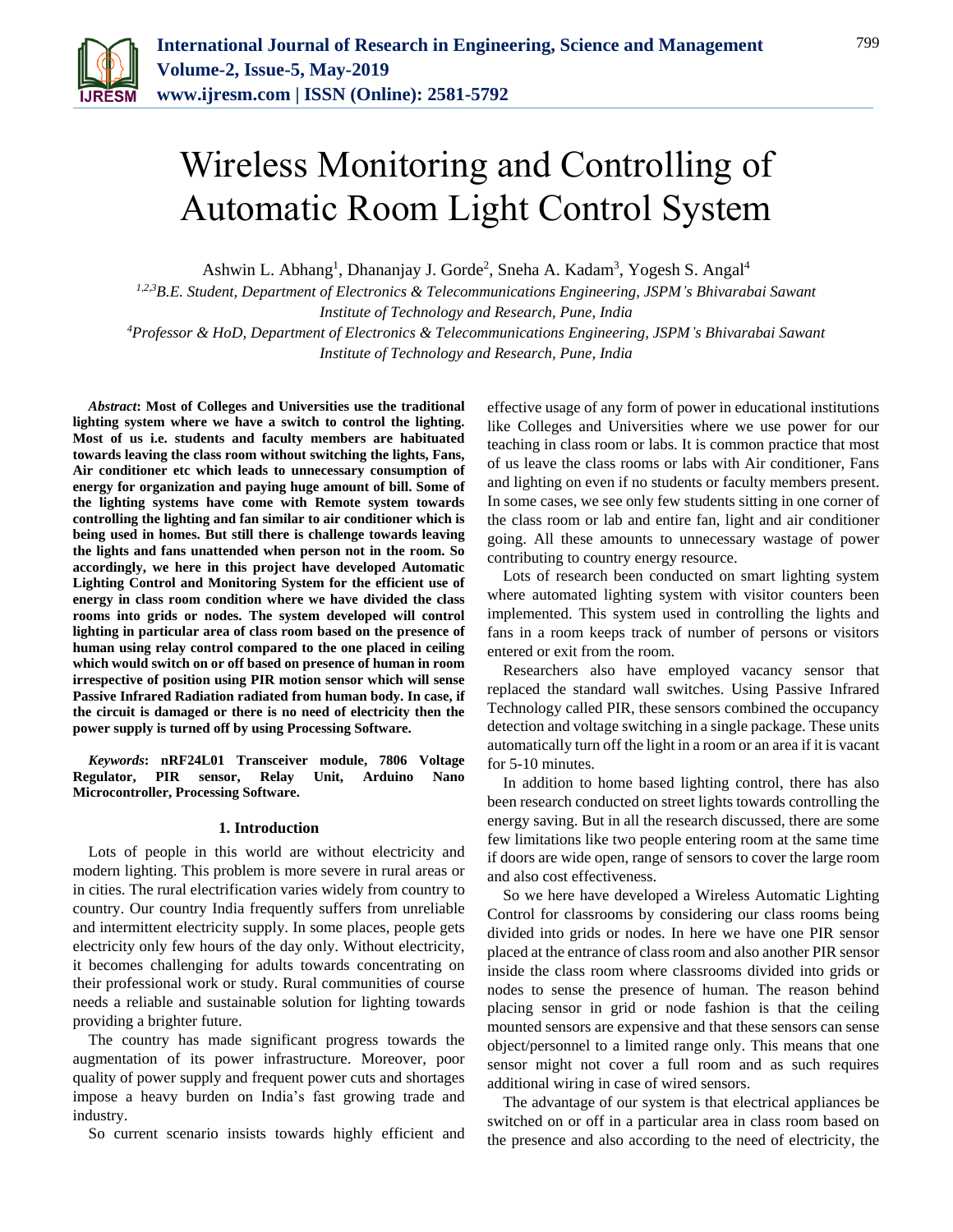

power supply is turned on or off by using Processing Software.

The ultimate objective of this system is to save the energy as well as to design wireless monitoring of automatic room light control system by turning off all the AC appliances when nobody is there in the room. This system possesses sets of PIR sensor and PIR sensors to detect the persons in the room. Other objectives are to minimize the human effort and to consume the less power system.

### **2. Literature survey**

In order to conserve energy, automated lighting system using Raspberry Pi that monitors the electrical lighting and the running of the fans were proposed. The experimental results showed that we can reduce our bill to the extent of 50% if the electrical appliances are switched OFF promptly when not in use. The proposed method has shown promising results [1].

In [2], the researchers talk about automated lighting system with visitor counters. System here requires no manual operation towards switching the lights to ON/OFF when person enters or exits a room. The PIR sensor is placed at the entrance of the room door which senses a person entering or exiting the room. As a person enters the room, the counter is incremented and accordingly lights switches ON by the program embedded inside the microcontroller. Similarly, when a person exits the room, the counter decremented and accordingly microcontroller switches OFF the light too. The lights in room be switched off only when all persons in the room exit and room in unoccupied. The challenge in this system is that room door should not be wide enough as it allows two or more people to enter the room at the same time.

Also research carried out by employing vacancy sensor [3] which is a direct replacement of standard wall switches. Passive Infrared technology is combined with these sensors towards detecting the presence of personnel in the room and also voltage switching in a single package. This system automatically turns off the lights in a room if the room is vacant for 5-10 minutes. These sensors are mounted to ceiling having a 180 and 360 degree filed view to cover up to 1000 square feet of area. But these sensors also got some drawbacks which is limited range i.e one sensor might not cover a full room and also it requires lot of additional wiring in case of wired sensors.

Researchers also performed work [4] towards developing a new system for energy saving and control of street lights. This results in considerable amount of energy been saved without compromising on lighting requirement. The system is developed based on Zigbee Sensor technology.

Also the authors in [5] talks about street lighting based on Programmable Logic Controller (PLC) and input sensing devices. In here, researchers developed a method for controlling the street lighting system using millennium 3 PLC. The system here uses a Light Dependent Resistor (LDR) as a replacement for the seasonal variation.

## **3. System design**

## *A. 7806 Voltage Regulator*

7806 is a 6V Voltage Regulator that restricts the voltage output to 6V and draws 6V regulated power supply. The 7806 is the most common, as its regulated 6-volt supply provides a convenient power source for most TTL components.

### *Features of 7806:*

- 1. Fixed 6V voltage regulators.
- 2. Thermal overload protection.
- 3. Short circuit protection.
- 4. Output transition SOA protection.
- 5. Heat-sink is required.

*How to use IC 7806?*



Fig. 1. Pin Diagram of 7806

The 7806 IC have 3 pins, Pin 1 is a positive input, Pin 3 is a positive output and Pin 2 is negative common ground between both input as well as output voltage. When using the voltage regulator setup, you need to take care of the current through the voltage regulator IC do not exceed beyond the capacity which is mentioned in the datasheet or else it may blow off. You also have to be careful with the connection you are making with the voltage supply. Reverse polarity does get the IC heat up really quickly, you can also use a PN junction diode in order to prevent such a condition.



Fig. 2. Circuit Diagram of 7806

- 7806 voltage regulator IC does not require any component to balance or saturate their output voltage.
- The 7806 IC has a built-in protection from the high current
- There is a heat-sink with the common ground connected with which is helpful in order to prevent our regulator IC from overheating and shortcircuits making it uncompromising in the most application.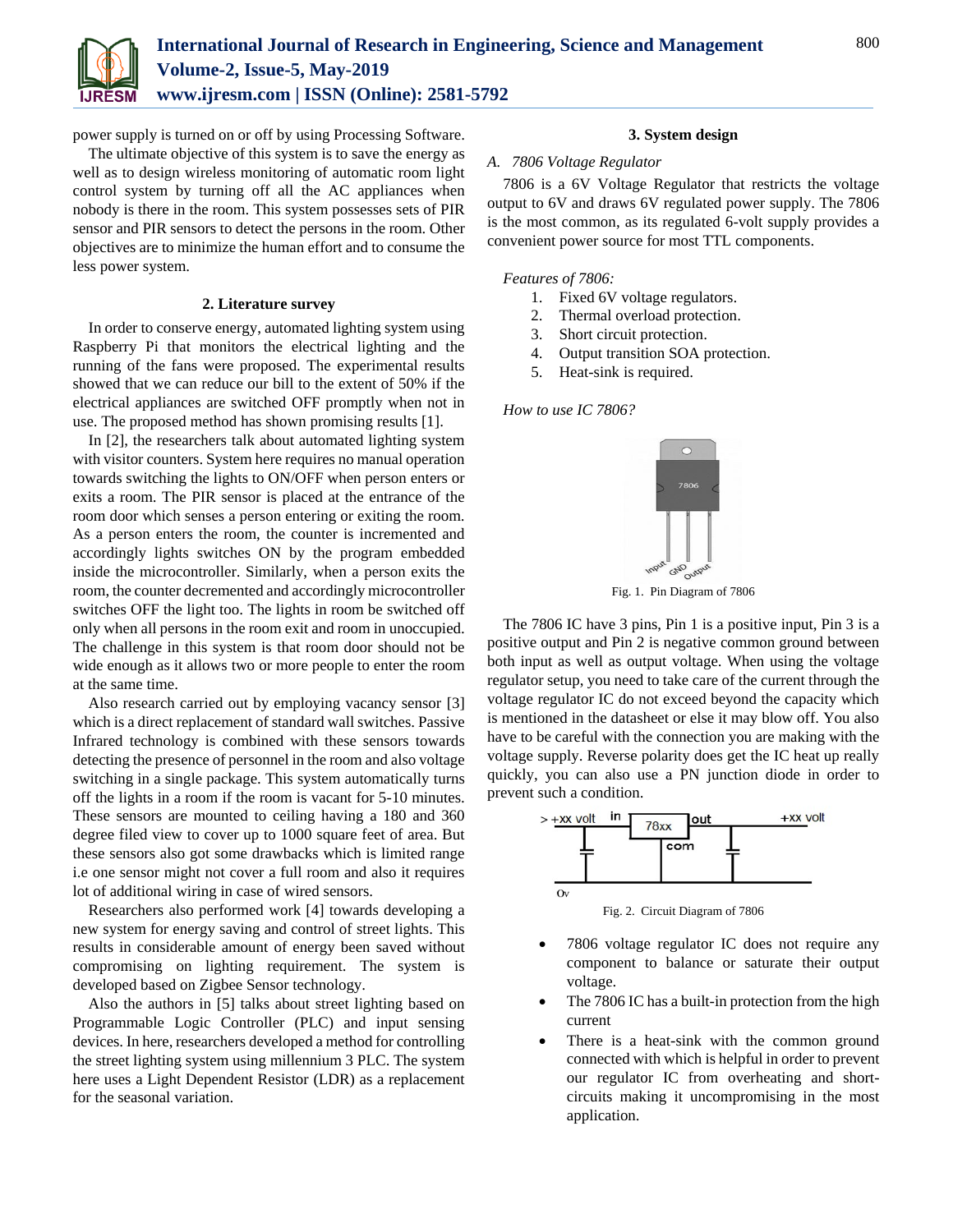

## *B. PIR Sensor*

PIR sensors allow you to sense motion, almost always used to detect whether a human has moved in or out of the sensors range. They are small, inexpensive, low-power, easy to use and don't wear out. They are often referred to as PIR, "Passive Infrared", "Pyroelectric", or "IR motion" sensors. PIRs are basically made of a pyroelectric sensor (which you can see below as the round metal can with a rectangular crystal in the center), which can detect levels for infrared radiation.

*PIR Sensor Features*

- Wide range on input voltage varying from 4V to 12V (+5V recommended)
- Output voltage is High/Low (3.3V TTL)
- Low power consumption of 65mA
- Can distinguish between object movement and human movement

The sensing unit primarily deals with the input parameters required for automation. According to the selected area, the following points need to be kept in mind which is:

- Dynamic human motion
- Feasibility
- Economical

So based on the above points, we have selected PIR (Passive Infrared Radiation) sensor for detecting human presence as shown in Fig.3.



PIR sensors sense the motion of a person whether they are in the range or outside the range. These sensors are small, inexpensive, low power, easy to use and don't wear out. This is one reason as why these sensors seen in appliances and gadgets

in home or business. They are often referred to as PIR, "Passive Infrared", "Pyroelectric", "IR motion" sensors. These are shown in Fig. 4.

## *C. Relay*

Relay is an electrically operated switch which uses an electromagnet towards mechanically operating a switch. There are other operating principles such as solid state relays too. Relay are used in appliances where it is deemed necessary to control a circuit by low power signal or when several circuits need to be controlled by a signal. This is shown in Fig. 5.



Fig. 5. Relay Unit

# *D. nRF24L01 Transceiver Modules*

The nRF24L01 is designed for operation in the world wide ISM frequency band at 2.400-2.4835GHz. An MCU (microcontroller) and very few external passive components are needed to design a radio system with the nRF24L01. The nRF24L01 is configured and operated through a Serial Peripheral Interface (SPI). Through this interface the register map is available. The register map contains all configuration registers in the nRF24L01 and is accessible in all operation modes of the chip.

It uses the 2.4GHz band and it can operate with baud rates from 250 kbps up to 2 Mbps. If used in open space and with lower baud rate its range can reach up to 100 meters. The module can use 125 different channels which gives a possibility to have a network of 125 independently working modems in one place. Each channel can have up to 6 addresses, or each unit can communicate with up to 6 other units at the same time.

The pins CSN and CE can be connected to any digital pin of the Arduino board and they are used for setting the module in standby or active mode, as well as for switching between transmit or command mode. So once we connect the nRF24L01 modules to the Arduino boards we are ready to make the codes for both the transmitter and the receiver.



Fig. 6. nRF24L01 Transceiver Module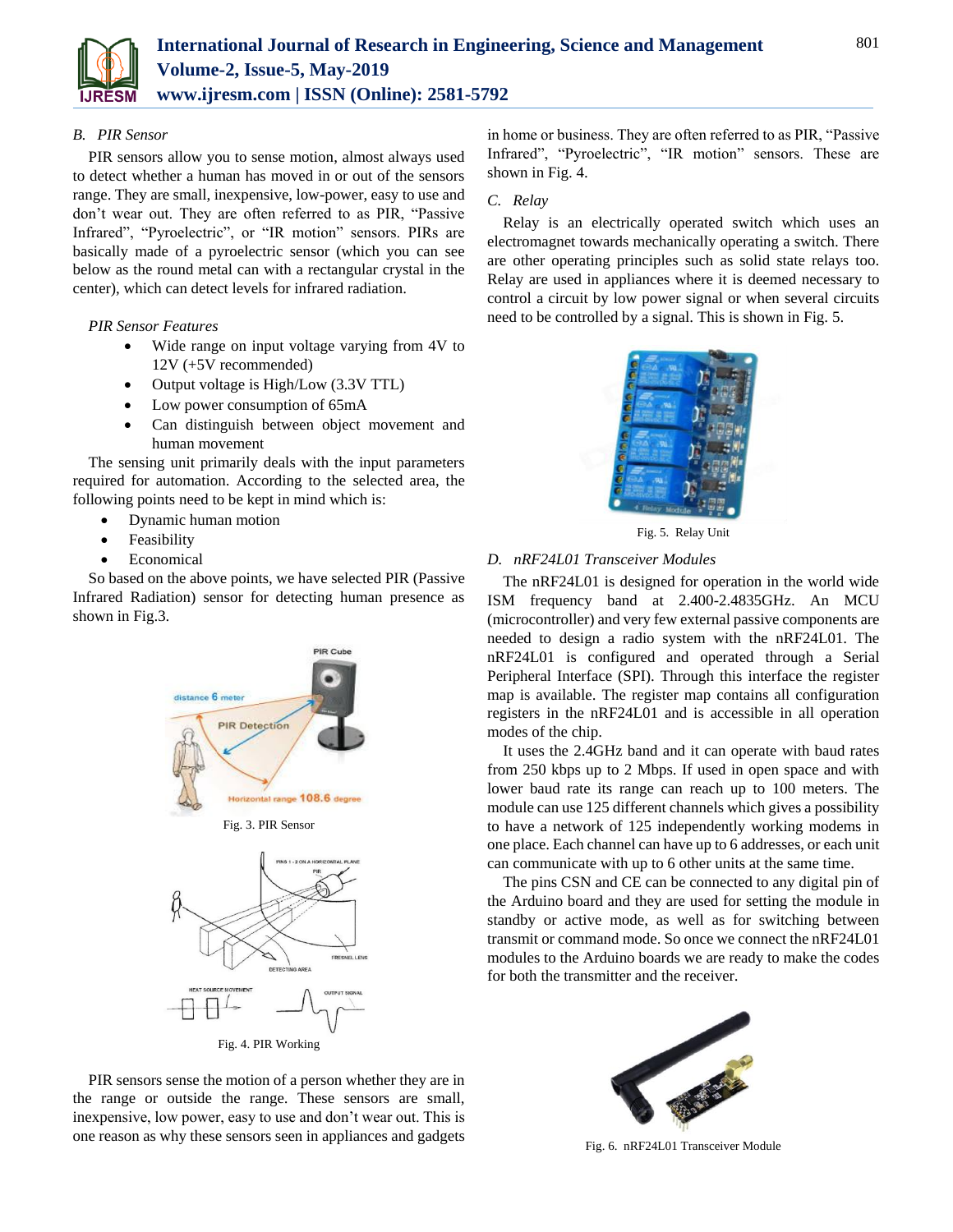

# *E. Arduino Nano Microcontroller:*

Arduino Nano is a small, compatible, flexible and breadboard friendly Microcontroller board, developed by Arduino.cc in Italy, based on ATmega328p. It comes with exactly the same functionality as in Arduino UNO but quite small in size. It comes with an operating voltage of 5V, however, the input voltage can vary from 7 to 12V. Arduino Nano pinout contains 14 digital pins, 8 analog pins, 2 reset pins and 6 power pins.

*Features of Arduino Nano:*

 It supports different ways of communication, which are:

SPI Protocol

I2C Protocol

- It has crystal oscillator of 16MHz
- It's operating voltage vary from 5V to 12V



Fig. 7. Arduino Nano Microcontroller

# *F. Processing Software*

Processing is an open source graphical library and integrated development environment (IDE) / playground built for the electronic arts, new media art, and visual design communities with the purpose of teaching non-programmers the fundamentals of computer programming in a visual context. Processing uses the Java language, with additional simplifications such as additional classes and aliased mathematical functions and operations.

**4. Process development**





Fig. 8. Block Diagram of Node 00

# *1) Operation of Node00*

This is the base node. It communicates with all other three nodes wirelessly. Arduino is connected to control software by using USB cable. It also gets power from USB cable. This node also communicates with the computer software via USB serial communication. When the button pressed on the software then it sends particular integer to node 0 Arduino via USB cable and Arduino transmits it to the all three nodes by using nRF24L01 module. nRF24L01 module communicates with Arduino with SPI (Serial Peripheral Interface) Protocol.

*2) Node 01, 02, 03*



Fig. 9. Block Diagram of Node 01, 02, 03

# *3) Operation of Node 01, 02, 03*

When the data is received from the base node, then the data is checked for whether the received data is for this node? This is done by checking the data and according to that to control relay on/off or status checking. The PIR sensor is used to detect whether the humans are present inside the room or not, if present then it turns off the relay and the supply to the appliances is connected. After turning off the relay the timer starts counting for 60 seconds and while counting if the PIR again detects human being then it resets its count and again starts counting from zero. For power supply for relay and Arduino is given from the 12V 1A adapter. The output of adapter is given to 6v voltage regulator and then output of regulator is given to Arduino. nRF24L01 works on the 3.3V. This voltage is given from the Arduino board.

## **5. Experimental setup**